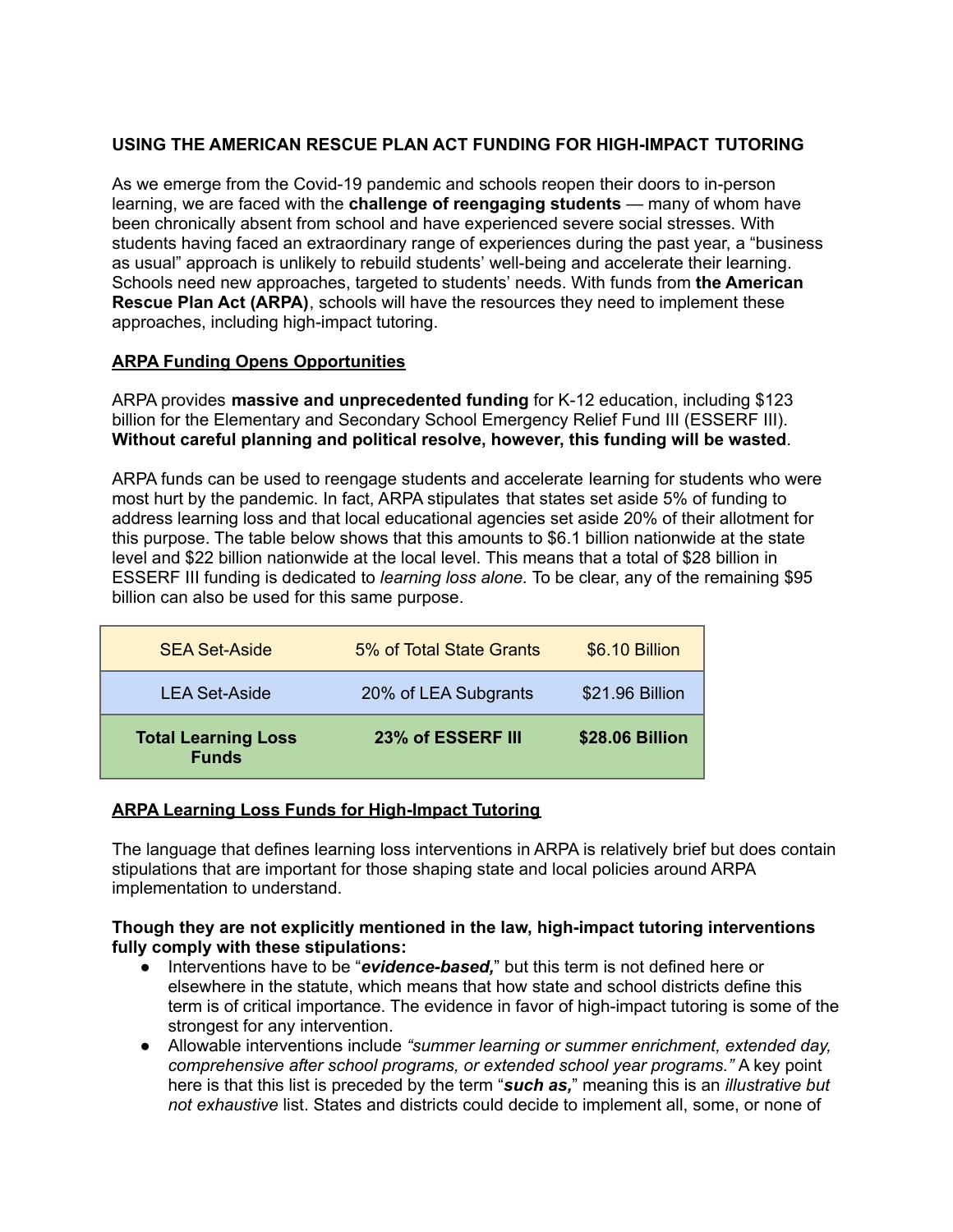these interventions in their use of learning loss funds. High-impact tutoring is an evidence-based intervention, even though it is not included in the list of examples.

- Interventions, **singularly or collectively,** must meet students' academic, social, and emotional needs. High-impact tutoring has been shown to positively affect both academic learning and school engagement. 1
- Student *subgroups* under ESSA for whom *disproportionate impact* must be addressed include **students from low-income families, students of color, students with disabilities, and English learners**. High-impact tutoring has proven effective for a wide range of students, even those years behind grade-level standards.<sup>2</sup>

## **The Promise of High-Impact Tutoring**

Research provides strong evidence that **tutoring**, not just any tutoring but rather initiatives with specific intentional characteristics, can produce large learning gains for a wide range of students, including those who have fallen behind academically. Tutoring also offers significant spillover effects including greater school engagement, higher grades, and benefits to the tutor, such as exposure to teaching as a career. A 2017 study examined interventions that aimed to improve educational achievement for elementary and middle school students from low socioeconomic backgrounds. Of all the interventions examined, including summer programs, feedback and progress monitoring, cooperative learning, computer-assisted instruction, and mentoring of students, tutoring was most effective. 3

However, **not all tutoring is equitable or effective**. Under the No Child Left Behind Act, low-income parents could enroll their child in a state-approved tutoring program after school if their school was not making adequate yearly progress for two consecutive years. This tutoring showed little benefit for students, in no small part because what states required for approval varied widely and was often minimal. States also made little effort to reach the students who would benefit the most from tutoring. In the end, only 23% of eligible students even enrolled.<sup>4</sup>

## **Promising State Policies**

Much of the ARPA funds will flow directly to districts, but states can play a key role by (a) setting guardrails for districts' approaches to defining high-impact tutoring, (b) providing technical assistance to districts so that districts choose and implement the high-impact tutoring program that best fits the needs of their students, and (c) developing the supply of tutors through centralized recruitment and initial training. To be clear, in the absence of state guidelines, districts should follow these policies as closely as possible in implementing tutoring if they truly want them to be "high-impact."

First, in keeping with research on high-impact tutoring, states can set guardrails on approaches to tutoring. While state education agencies cannot require districts to use funding in specific ways, states have a role in guiding local policies to ensure that high-impact tutoring programs are evidence-based so that they, in turn, effectively address unfinished learning for those

<sup>1</sup> Jonathan Guryan et al., "Not Too Late: Improving Academic Outcomes Among Adolescents," NBER working paper no. 28531, March 2021,

https://www.nber.org/system/files/working\_papers/w28531/w28531.pdf.

<sup>&</sup>lt;sup>2</sup> Guryan et al., "Not Too Late: Improving Academic Outcomes Among Adolescents."

<sup>3</sup> Jens Dietrichson, Martin Bøg, Trine Filges, and Anne-Marie Klint Jørgensen, "Academic Interventions for Elementary and Middle School Students With Low Socioeconomic Status: A Systematic Review and Meta-Analysis," *Review of Educational Research* 87, no. 2 (2017): 243–282, https://doi.org/10.3102/0034654316687036.

<sup>4</sup> Carolyn J. Heinrich et al., "Improving the Implementation and Effectiveness of Out-of-School-Time Tutoring," *Journal of Policy Analysis and Management* 33, no. 2 (2014): 471–494.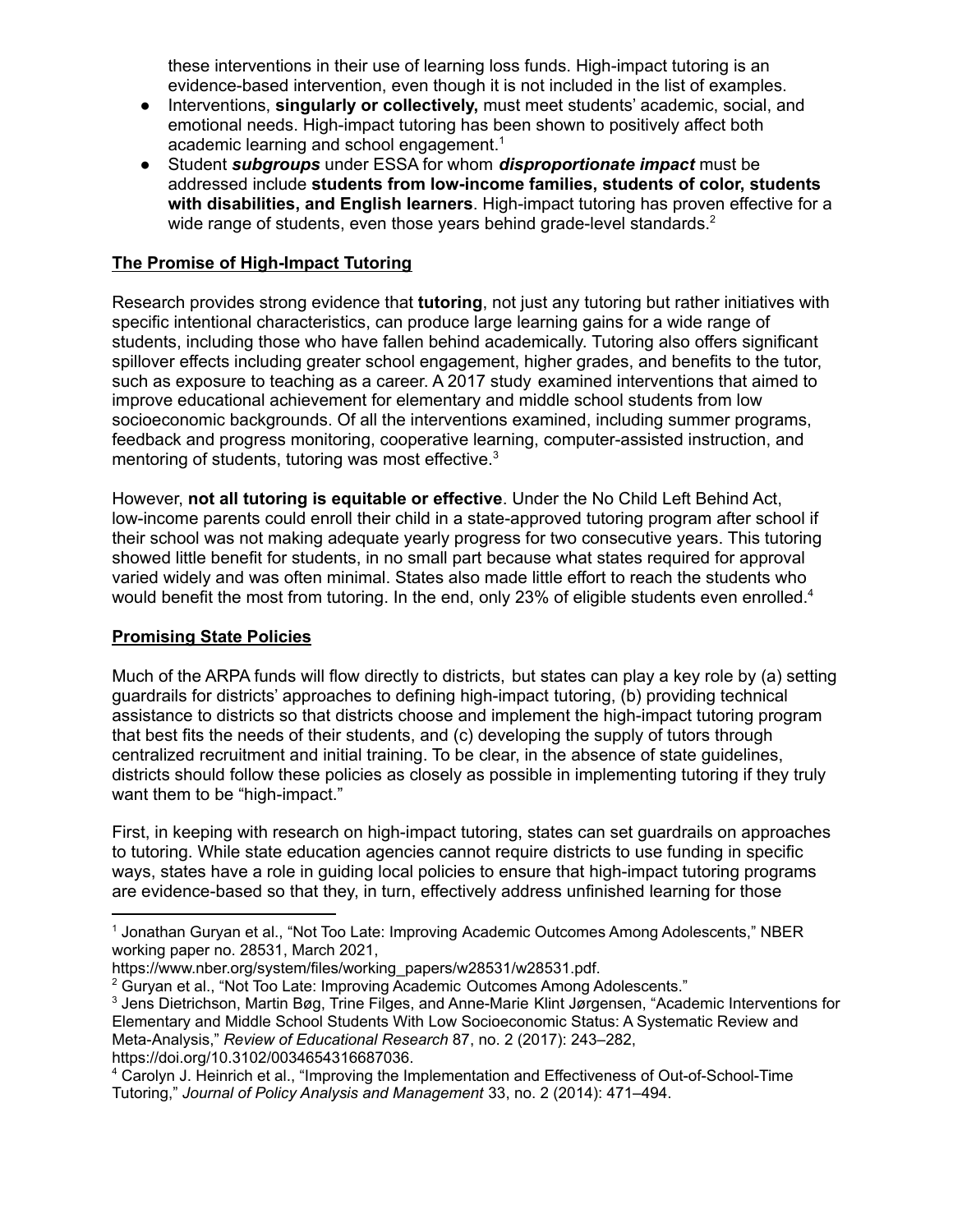students most in need of additional support. States should set rigorous standards for high-impact tutoring programs that are in line with research evidence, utilize state set-asides to support the adoption and implementation of such programs, target programs to students most impacted by the pandemic, and devise metrics that gauge learning gains for participating students.

These guardrails could include requiring the tutoring programs chosen to have either independent, experimental evidence of effectiveness at improving student learning OR these five features:

- 1. **Tutoring should be embedded in existing schools either during the school day or immediately before or after the school day.** Embedded programs have a significantly higher likelihood of student attendance and reaching the students who need it most.
- 2. **Tutoring sessions should include a minimum of three sessions per week, of approximately 30 to 60 minutes per session, and one to four students per tutor.** For tutoring approaches to be effective, students have to spend a substantial amount of time working with their tutor.
- 3. **Students should work with a consistent tutor who is supported by ongoing oversight and coaching.** The basis of effective tutoring is strong tutor-student relationships. Tutors need initial training, oversight, ongoing coaching, and clear lines of accountability in order for the program to be effective.
- 4. **Data should inform tutoring sessions.** Tutors should use data to understand students' strengths and needs, and should build their sessions to focus on those needs.
- 5. **Materials should be aligned with research and state standards** and should be engaging for students and easy for tutors to use, given their training and experience.

Second, states can fund technical assistance to help districts implement high-impact tutoring, support implementation, and ensure continuous improvement. Funding for technical assistance for development can improve the probability of success. Clear guidance on the characteristics of high-impact tutoring and local programs that show evidence of high quality can help districts design and implement programs effectively. Design workshops that walk districts through the critical steps in developing a tutoring program, as well as a vetted list of tutoring providers, can further support this implementation.

Third, states can create critical infrastructure to support districts in implementing high-impact tutoring smoothly and with quality. For example, they can help develop and manage the supply of tutors with centralized recruitment and initial training. This approach can be particularly helpful for tutors with skills that are rarer, such as dual language speakers or those with strong advanced math skills, and it can be particularly helpful for places that have difficulty recruiting tutors overall, such as rural districts. The approach also reduces the burden on potential tutors by easing access to a tutoring position. Tutors would no longer need to apply separately to each of many relatively small tutoring operations.

States can also create tutor training programs that can guarantee a minimal level of training for tutors, particularly in the areas of student safety and engaging in culturally responsive tutoring strategies. If states are creative in finding new sources for tutors such as partnering with universities and educator preparation programs, they may reap the dual benefits of recruiting energetic and diverse tutors for students today, while increasing and diversifying the pipeline of teachers for the future.